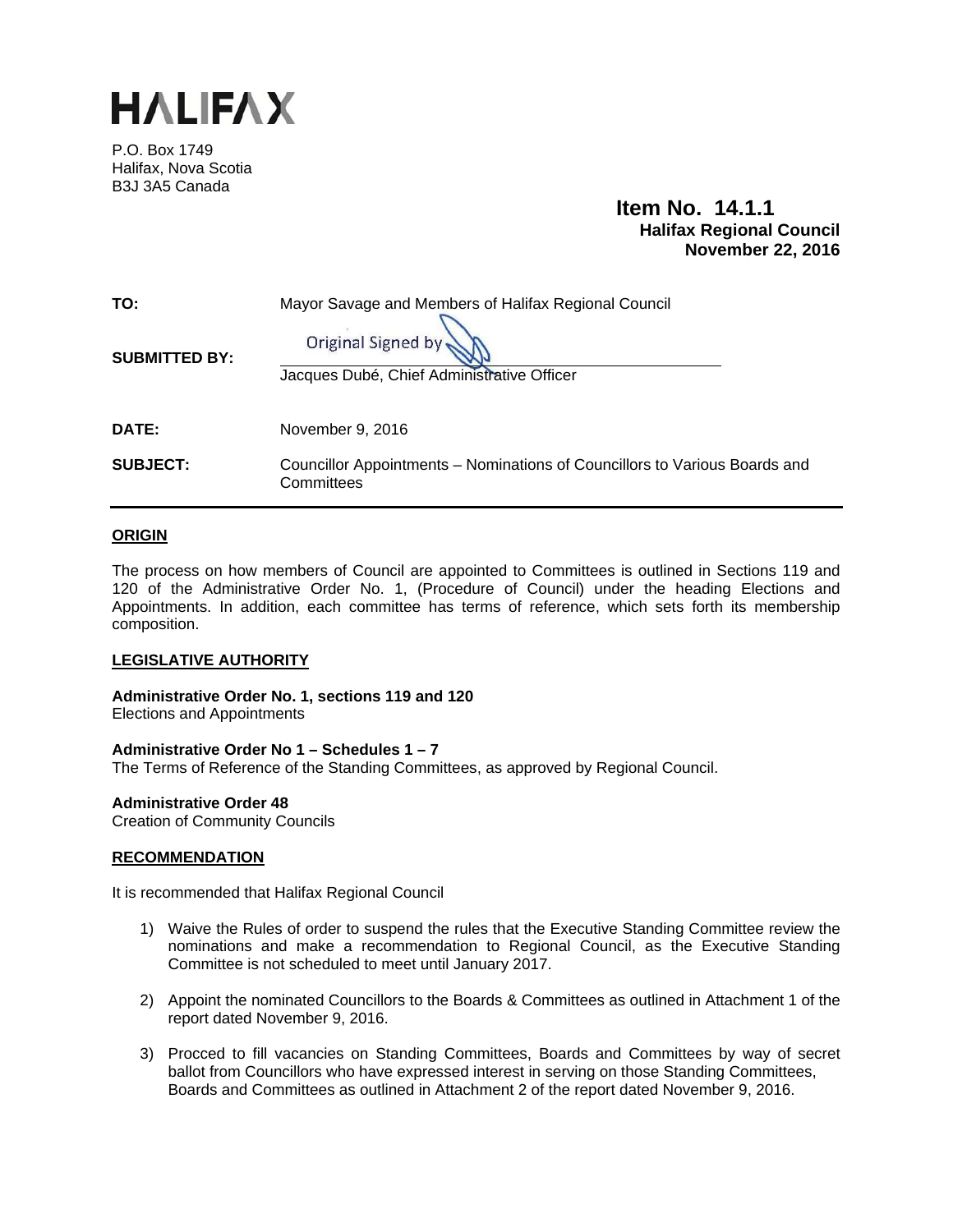#### **BACKGROUND**

Regional Council has a number of Standing Committees, Boards and Committees on which members of Regional Council are required to serve in accordance with the Terms of Reference of those Committees. November is the customary time of year at which appointments expire and new appointments are required to fill any vacancies on Standing Committees, Boards and Committees.

#### **DISCUSSION**

An expression of interest was issued from the Office of the Municipal Clerk to all duly elected members of Regional Council regarding interest in serving on the various Standing Committees, Boards and Committees of Council. The results of the survey have been compiled into two attachments, Attachment 1 which outlines where there is sufficient vacancies to accommodate each Councillor, and Attachment 2 reflects where there are more applications from members of Council than vacancies.

The report does not reflect the full slate of appointments required by Regional Council. Some committee appointments, such as the Halifax Dartmouth Bridge Commission, the Halifax Regional Water Commission, and the Executive Standing Committees, will be made by recommendation by Standing Committee and must be ratified by Regional Council. For example, the composition of the Executive Standing Committee is the Mayor, Deputy Mayor and one representative from each Standing Committee.

It is customary for the appointments of Members of Council to be presented to the Executive Standing Committee for review. However, due to the timing of appointments to the Executive Standing Committee and an anticipated first meeting in January 2017, staff has recommended that Council waive Section 4, Membership Selection of its terms of reference which states:

4. The Executive Standing Committee shall act as the Membership Selection Committee of the Council with a mandate to function as the nomination committee for appointment to Boards and Committee, including at large nomination to Standing Committees, except as delegated to other Standing Committees of Council."

Regional Council is required, by motion, to confirm the appointment of Members of Council to the Standing Committees, Board and Committees of Council. In accordance with AO 1, seciton120 (3)(c) where more than the required for the committee of Council stand for election, a vote shall be taken by secret ballot and announced by Municipal Clerk.

#### **FINANCIAL IMPLICATIONS**

There are no budget implications to this report that are not already included in the Operating Budget.

#### **RISK CONSIDERATION**

A delay in considering and making appointments could result in additional delays for other meeting schedules and business of Committees, as they would be formed at a later date.

#### **COMMUNITY ENGAGEMENT**

None required

#### **ENVIRONMENTAL IMPLICATIONS**

Not Applicable

#### **ALTERNATIVES**

None Recommended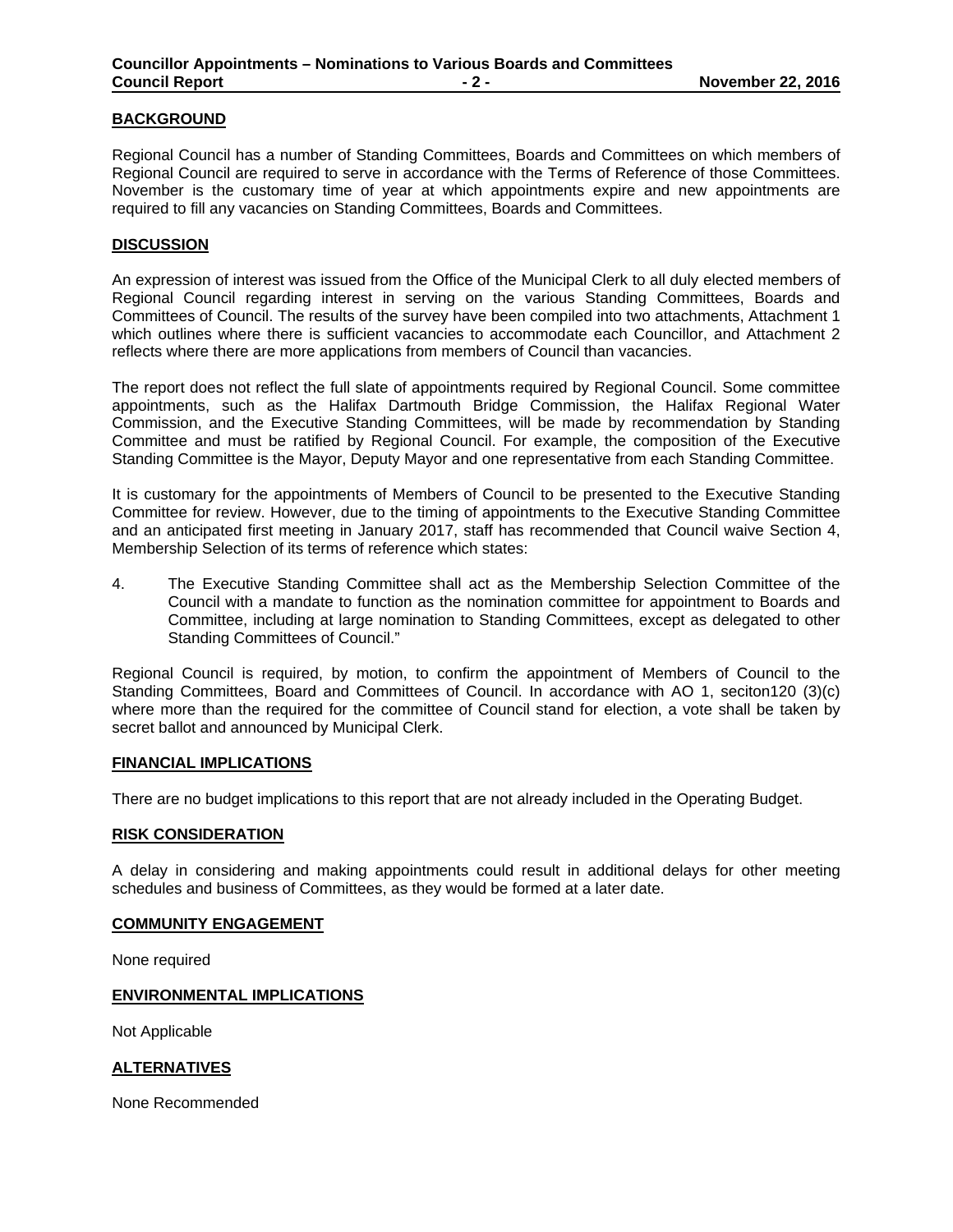#### **ATTACHMENTS**

Attachment # 1 – Committees with Sufficient Vacancies to Accommodate each Councillor

Attachment # 2 – Committees with More Applications than Vacancies.

A copy of this report can be obtained online at http://www.halifax.ca/council/agendasc/cagenda.php then choose the appropriate meeting date, or by contacting the Office of the Municipal Clerk at 902.490.4210, or Fax 902.490.4208.

| Report Prepared by: | Lee Syms, Administrative Clerk Assistant 902.490.6524 |  |
|---------------------|-------------------------------------------------------|--|
| Report Approved by: |                                                       |  |
|                     | Kevin Arjoon, Municipal Clerk 902.490.4210            |  |
|                     |                                                       |  |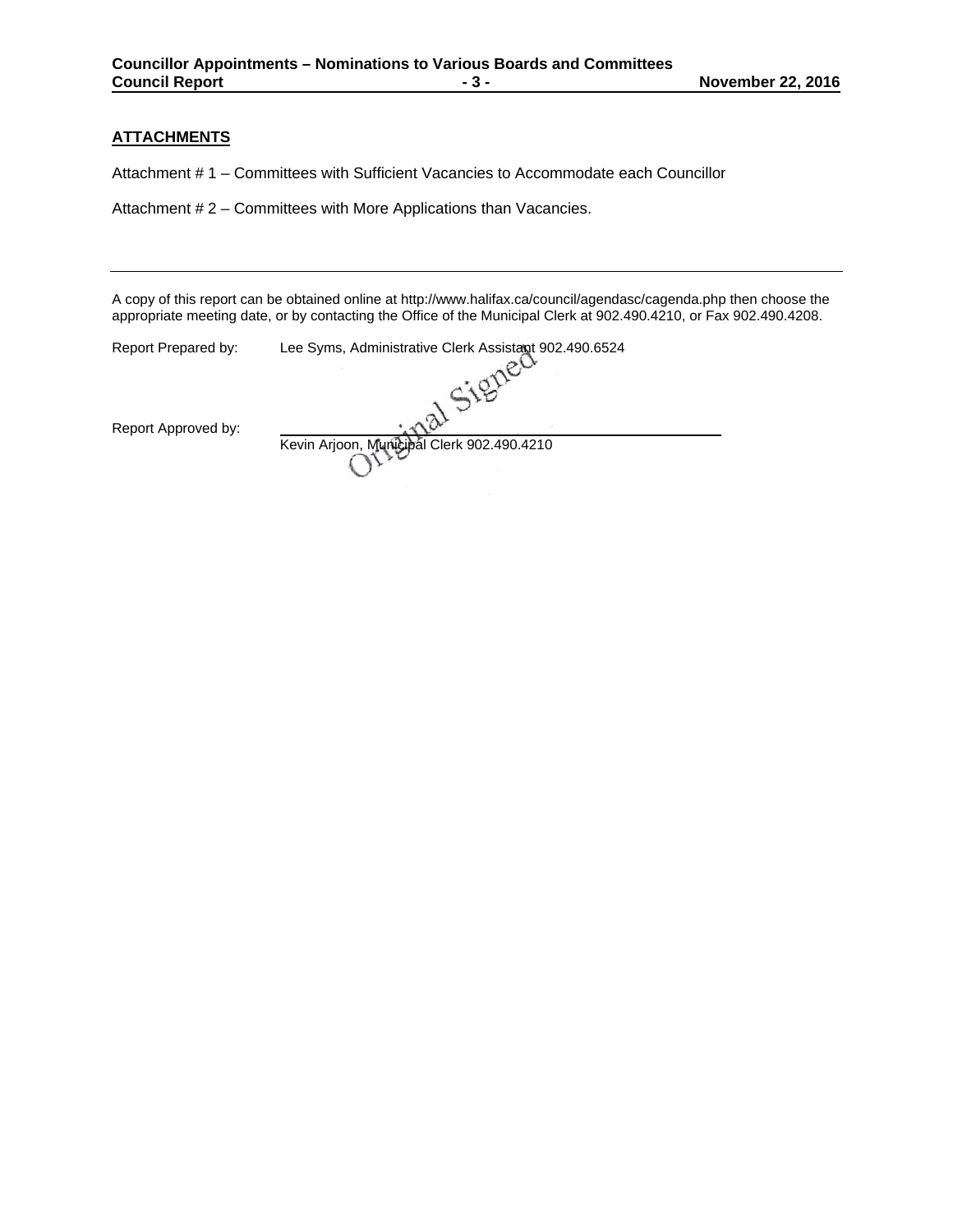## **Attachment # 1**

## **Expressions of Interest Councillor Appointments to HRM Boards & Committees – November 22, 2016**

| <b>Board/Committee</b>                                            | <b>Current Members</b>                                                 | <b>Action Required</b>                                                                                                | <b>Very Interested</b>                                  | <b>Interested</b>                             | Councillor(s)<br><b>Appointments</b>                            |  |
|-------------------------------------------------------------------|------------------------------------------------------------------------|-----------------------------------------------------------------------------------------------------------------------|---------------------------------------------------------|-----------------------------------------------|-----------------------------------------------------------------|--|
| <b>Alderney Landing</b>                                           | None                                                                   | Appoint up to (2)<br>members at large<br>(Councillors or Citizens)<br>(Two year term)                                 |                                                         | Austin                                        | Austin                                                          |  |
| <b>Community</b><br><b>Monitoring</b><br><b>Committee</b>         | Councillor Zurwaski<br>(by TOR)<br><b>Councillor Adams</b><br>(by TOR) | <b>Appoint Councillors from</b><br>adjacent District 11 & 12<br>Appoint member at large<br>(Two year term)            |                                                         | Adams (District 11)<br>Zurawski (District 12) | Adams (District 11)<br>Zurawski (District 12)                   |  |
| <b>HRM Chain of</b><br><b>Lakes Trails</b><br><b>Association</b>  | <b>Councillor Walker</b><br>(District 10)                              | <b>Appoint Councillors from</b><br>District 9 & 10<br>(Two year term)                                                 | Cleary (District 9)<br>Walker (District 10)<br>Zurawski |                                               | Cleary (District 9)<br>Walker (District (10)                    |  |
| <b>Community Design</b><br><b>Advisory</b><br><b>Committee</b>    | <b>Councillor Mason</b>                                                | Appoint (3) Councillors<br>who districts lie within<br>the Regional Centre<br>(Districts 5,7, 8)<br>(Three year term) | Austin (District 5)<br>Smith (District 8)               | Mason (District 7)                            | Austin (District 5)<br>Mason (District 7)<br>Smith (District 8) |  |
| <b>Cole Harbour Place</b>                                         | <b>Councillor Nicoll</b>                                               | Appoint (1) Member<br>(Two year term)                                                                                 | <b>Nicoll</b>                                           |                                               | <b>Nicoll</b>                                                   |  |
| <b>Dartmouth</b><br><b>Sportsplex</b>                             | None                                                                   | Appoint (1) Member<br>(Two year term)                                                                                 |                                                         | Austin                                        | Austin                                                          |  |
| <b>Shubenacadie</b><br><b>Canal Commission</b>                    | <b>Councillor Mancini</b>                                              | Appoint (2) Councillors<br>(Two year term)                                                                            | Mancini                                                 | Zurawski                                      | Mancini<br>Zurawski                                             |  |
| <b>Community Council Appointments</b>                             |                                                                        |                                                                                                                       |                                                         |                                               |                                                                 |  |
| District 7 & 8 PAC                                                | <b>Councillor Mason</b>                                                | Appoint up to 2<br><b>Community Council</b><br><b>Members</b><br>(One year term)                                      |                                                         |                                               | Mason<br>Smith                                                  |  |
| <b>Point Pleasant</b><br><b>Park Advisory</b><br><b>Committee</b> | <b>Councillor Mason</b>                                                | <b>District 7 Councillor</b><br>(Two year term)                                                                       |                                                         |                                               | Mason (District 7)                                              |  |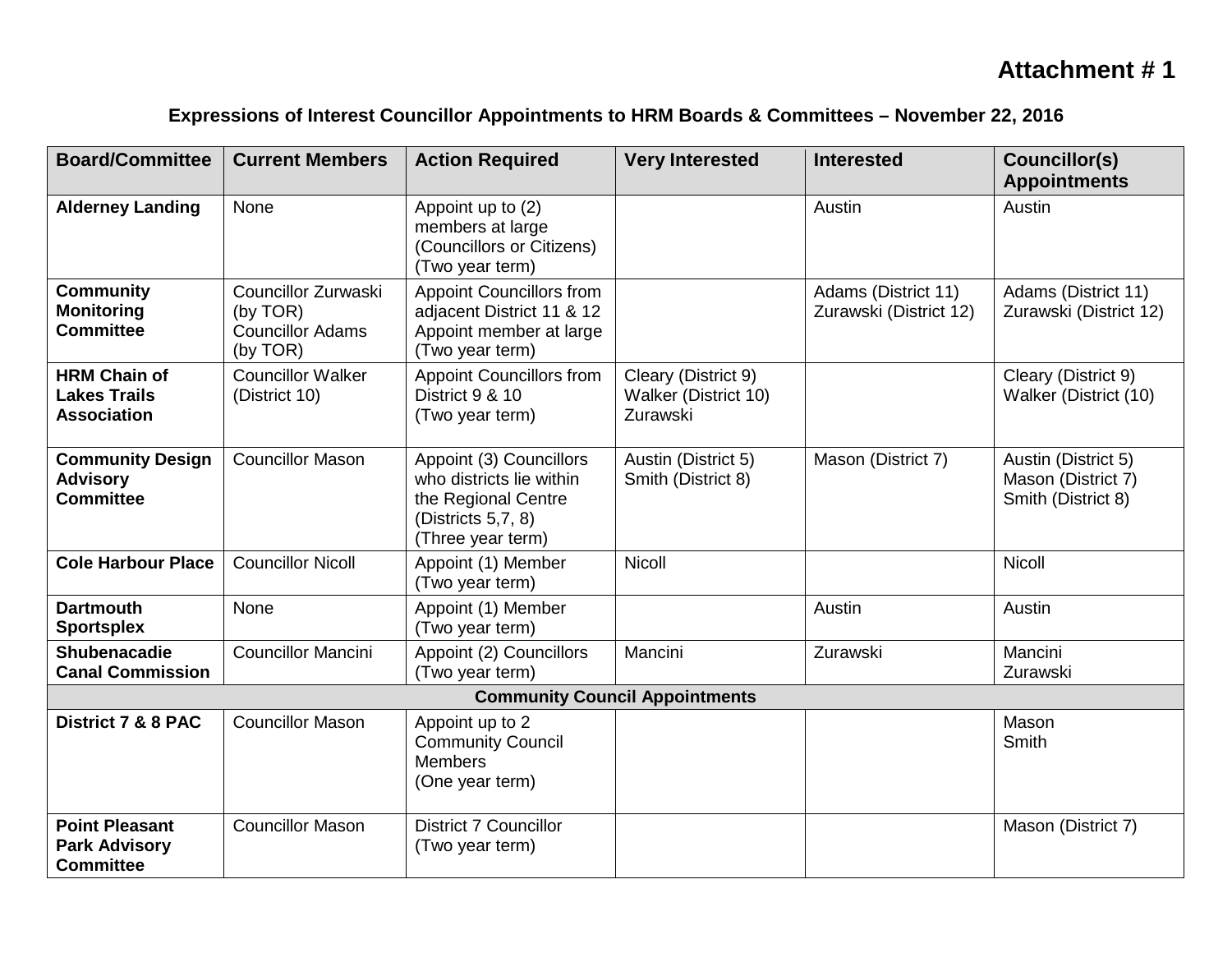## **Attachment # 1**

| <b>Board/Committee</b>                          | <b>Current Members</b>    | <b>Action Required</b>                                                           | <b>Very Interested</b> | <b>Interested</b> | Councillor(s)<br><b>Appointments</b> |
|-------------------------------------------------|---------------------------|----------------------------------------------------------------------------------|------------------------|-------------------|--------------------------------------|
| <b>North West PAC</b>                           | <b>Councillor Outhit</b>  | Appoint up to 2<br><b>Community Council</b><br><b>Members</b><br>(One year term) |                        |                   | Blackburn<br>Outhit                  |
| <b>St. Margaret's Bay</b><br><b>Coastal PAC</b> | <b>Councillor Whitman</b> | Appoint up to 2<br><b>Community Council</b><br><b>Members</b><br>(One year term) |                        |                   | Whitman                              |

## **Expressions of Interest Councillor Appointments to HRM Boards & Committees – November 22, 2016**

| <b>Standing Committee Appointments</b> |                                        |                                                                                      |                                                                              |                                 |                                                                                                                                                                                          |  |
|----------------------------------------|----------------------------------------|--------------------------------------------------------------------------------------|------------------------------------------------------------------------------|---------------------------------|------------------------------------------------------------------------------------------------------------------------------------------------------------------------------------------|--|
| <b>Board/Committee</b>                 | <b>Current</b><br><b>Members</b>       | <b>Action Required</b>                                                               | <b>Community</b><br><b>Council</b><br><b>Appointments</b>                    | <b>Interested</b>               | <b>Councillor(s) Appointments</b>                                                                                                                                                        |  |
| <b>Appeals</b>                         | Hendsbee<br>Adams<br>Whitman<br>Walker | <b>Appoint 6 Members</b><br>2 Members from each<br><b>Community Council</b>          | Hendsbee<br>Austin<br><b>Streatch</b><br><b>Blackburn</b><br>Walker<br>Adams |                                 | 6 members of Council must serve under<br>the terms of the current By-law<br>Hendsbee (HEMDCC)<br>Austin (HEMDCC)<br>Streatch (NWCC)<br>Blackburn (NWCC)<br>Walker (HWCC)<br>Adams (HWCC) |  |
| <b>Audit &amp; Finance</b>             | Karsten<br>Craig                       | <b>Appoint 6 Members</b><br>from each Community<br>Council and 3 members at<br>large | Karsten<br>Walker<br>Whitman                                                 | <b>Nicoll</b><br>Adams<br>Craig | 3 members at large to be appointed<br><b>Nicoll</b><br>Adams<br>Craig                                                                                                                    |  |

**Mayor Savage serves as Chair of Executive Standing Committee and Ex Officio to all HRM Committees**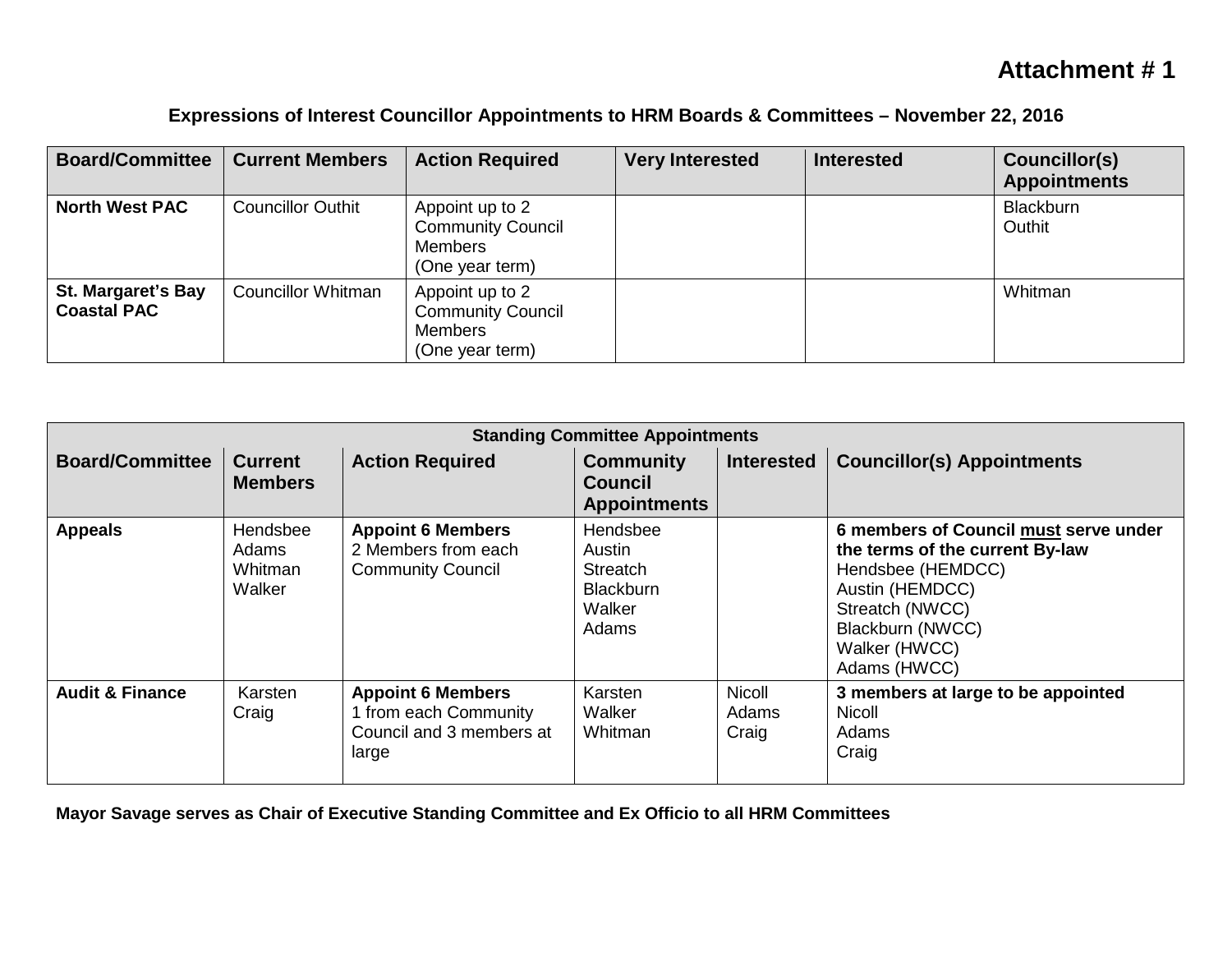### **Expressions of Interest Standing Committee Appointments – November 22, 2016**  *Every Member shall be appointed to at least two Standing Committees*

| <b>Board/Committee</b>                                                             | <b>Current</b><br><b>Members</b>                    | <b>Action Required</b>                                                                 | <b>Community</b><br><b>Council</b><br><b>Appointments</b> | <b>Interested</b>                                                                                                      | <b>Councillor(s) Appointments</b>  |
|------------------------------------------------------------------------------------|-----------------------------------------------------|----------------------------------------------------------------------------------------|-----------------------------------------------------------|------------------------------------------------------------------------------------------------------------------------|------------------------------------|
| <b>Community</b><br><b>Planning &amp;</b><br><b>Economic</b><br><b>Development</b> | Adams<br><b>Nicoll</b><br>Craig<br>Mason<br>Mancini | <b>Appoint 6 Members</b><br>1 from each Community<br>Council and 3 members at<br>large | Austin<br>Smith<br>Craig                                  | <b>Streatch</b><br>Hendsbee<br><b>Nicoll</b><br>Mancini<br>Mason<br>Adams<br>Zurawski<br><b>Blackburn</b><br>Outhit    | 3 members at large to be appointed |
| <b>Environment &amp;</b><br><b>Sustainability</b>                                  | <b>Nicoll</b><br>Karsten<br>Mancini                 | <b>Appoint 6 Members</b><br>1 from each Community<br>Council and 3 members at<br>large | Mancini<br>Zurawski<br><b>Blackburn</b>                   | Streatch<br>Hendsbee<br>Karsten<br>Austin<br>Mason<br><b>Smith</b><br>Cleary                                           | 3 members at large to be appointed |
| <b>Transportation</b>                                                              | Mason<br>Outhit<br>Walker                           | <b>Appoint 6 Members</b><br>1 from each Community<br>Council and 3 members at<br>large | Nicoll<br>Cleary<br>Outhit                                | Hendsbee<br>Karsten<br>Austin<br>Mancini<br>Mason<br>Smith<br>Walker<br>Adams<br>Zurawski<br><b>Blackburn</b><br>Craig | 3 members at large to be appointed |

# **Members appointed to two Standing Committees:**<br>Councillor Nicoll Councillor Walker Councillo

Councillor Nicoll Councillor Walker Councillor Blackburn<br>Councillor Austin Councillor Adams Councillor Craig **Councillor Craig**